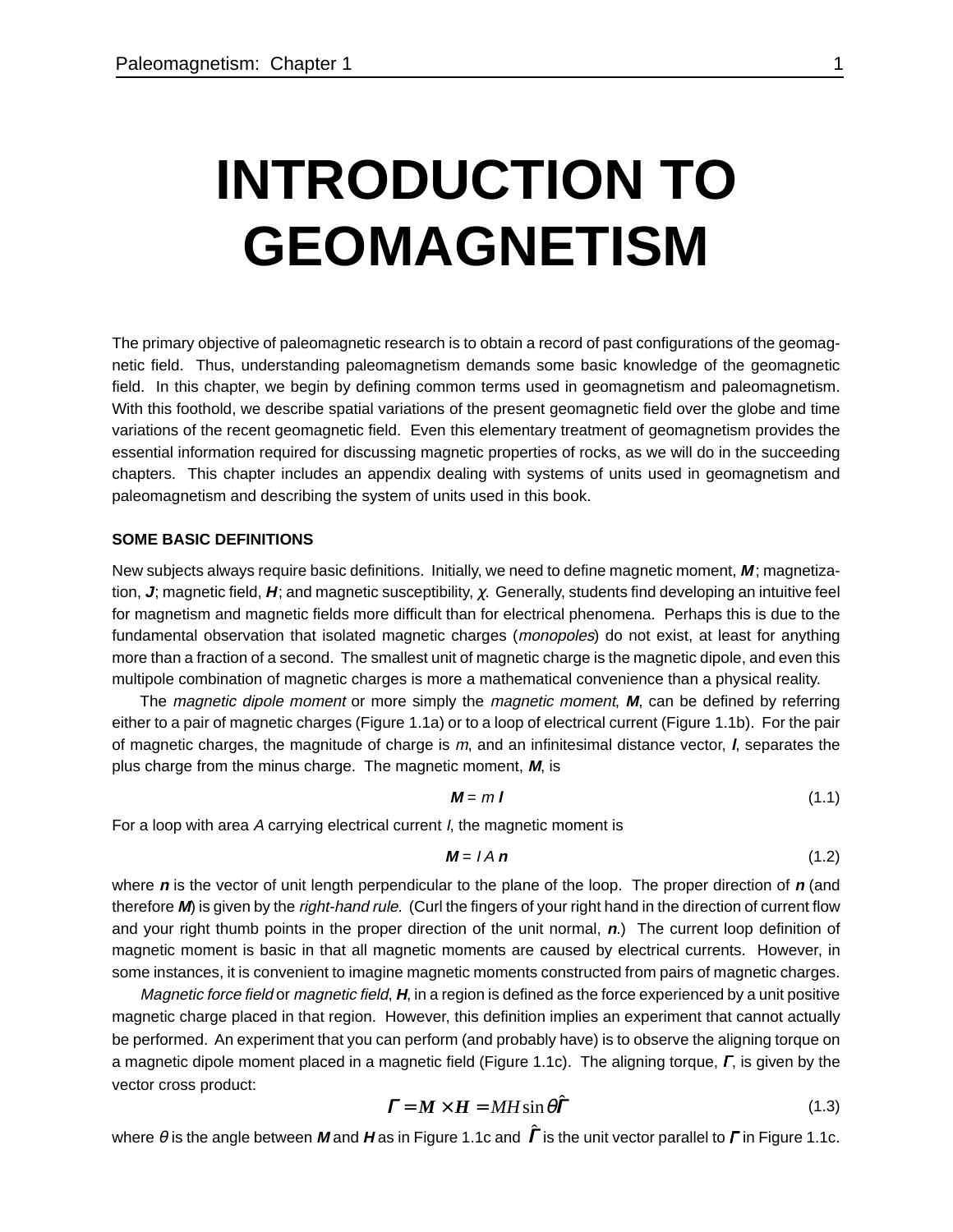

**Figure 1.1** (**a**) A magnetic dipole constructed from a pair of magnetic charges. The magnetic charge of the plus charge is  $m$ ; the magnetic charge of the minus charge is  $-m$ ; the distance vector from the minus charge to the plus charge is **l**. (**b**) A magnetic dipole constructed from a circular loop of electrical current. The electrical current in the circular loop is *; the area of the loop is*  $*A*$ *; the unit* normal vector **n** is perpendicular to the plane of the loop. (**c**) Diagram illustrating the torque Γon magnetic moment **M**, which is placed within magnetic field **H**. The angle between **M** and **H** is θ; <sup>Γ</sup> is perpendicular to the plane containing **M** and **H**.

A magnetic moment that is free to rotate will align with the magnetic field. A compass needle has such a magnetic moment that aligns with the horizontal component of the geomagnetic field, yielding determination of magnetic azimuth.

The energy of alignment of magnetic moments with magnetic fields will be encountered often in the development of rock magnetism. This potential energy can be expressed by the vector dot product

$$
E = -M \cdot H = -MH\cos\theta \tag{1.4}
$$

The negative sign in this expression is required so that the minimum energy configuration is achieved when **M** is parallel to **H**.

The magnetic intensity, or magnetization, **J**, of a material is the net magnetic dipole moment per unit volume. To compute the magnetization of a particular volume, the vector sum of magnetic moments is divided by the volume enclosing those magnetic moments:

$$
J = \frac{\sum M_i}{\text{volume}}
$$
(1.5)

where  $M_i$  is the constituent magnetic moment.

There are basically two types of magnetization: induced magnetization and remanent magnetization. When a material is exposed to a magnetic field  $H$ , it acquires an *induced magnetization,*  $J_{\dot{r}}$  *.* These quantities are related through the magnetic susceptibility,  $\chi$ :

$$
J_i = \chi H \tag{1.6}
$$

Thus, magnetic susceptibility,  $\chi$ , can be regarded as the magnetizability of a substance. The above expression uses a scalar for susceptibility, implying that  $J_i$  is parallel **H**. However, some materials display *mag*n*etic anisotropy,* wherein  $J_i$  is not parallel to  $H$ . For an anisotropic substance, a magnetic field applied in a direction  $x$  will in general induce a magnetization not only in direction  $x$ , but also in directions  $y$  and  $z$ . For anisotropic substances, magnetic susceptibility is expressed as a tensor,  $\chi$ , requiring a  $3 \times 3$  matrix for full description.

In addition to the induced magnetization resulting from the action of present magnetic fields, a material may also possess a remanent magnetization, **J**r. This remanent magnetization is a recording of past magnetic fields that have acted on the material. Much of the coming chapters involves understanding how rocks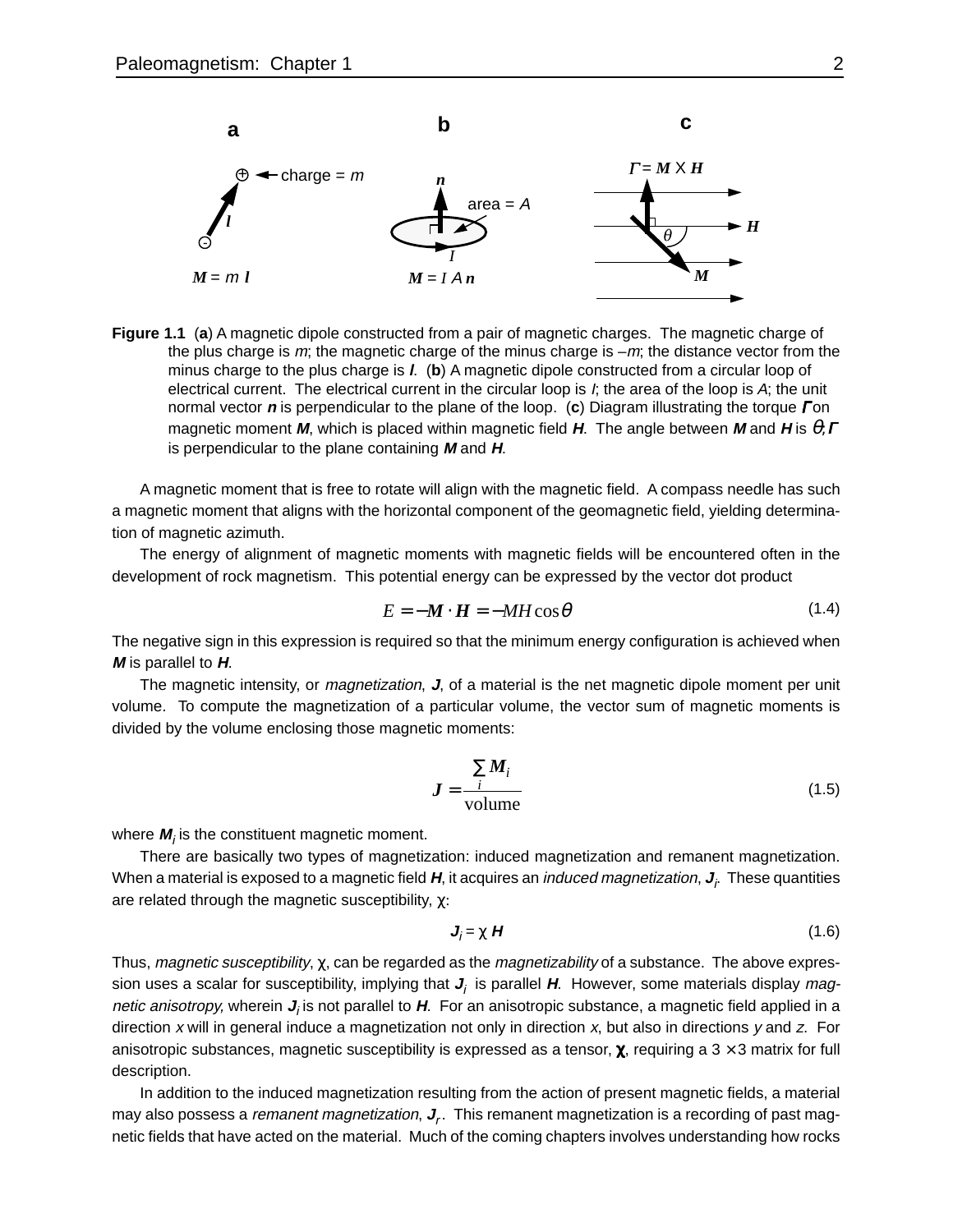can acquire and retain a remanent magnetization that records the geomagnetic field direction at the time of rock formation.

In paleomagnetism, the direction of a vector such as the surface geomagnetic field is usually defined by the angles shown in Figure 1.2. The vertical component,  $H_v$ , of the surface geomagnetic field,  $H$ , is defined as positive downwards and is given by

$$
H_v = H \sin l \tag{1.7}
$$

where H is the magnitude of **H** and I is the *inclination* of **H** from horizontal, ranging from –90° to +90° and defined as positive downward. The horizontal component,  $H_h$ , is given by

$$
H_h = H \cos l \tag{1.8}
$$

and geographic north and east components are respectively,

$$
H_N = H \cos l \cos D \tag{1.9}
$$

$$
H_E = H \cos l \sin D \tag{1.10}
$$

where D is declination, the angle from geographic north to horizontal component, ranging from  $0^{\circ}$  to 360°, positive clockwise. Determination of I and D completely describes the direction of the geomagnetic field. If the components are known, the total intensity of the field is given by

$$
H = \sqrt{H_N^2 + H_E^2 + H_V^2}
$$
 (1.11)



**Figure 1.2** Description of the direction of the magnetic field. The total magnetic field vector **H** can be broken into (1) a vertical component,  $H_v = H \sin I$  and (2) a horizontal component,  $H_h$  = H cos I; inclination, I, is the vertical angle (= dip) between the horizontal and **H**; declination, D, is the azimuthal angle between the horizontal component of  $H = H_h$ ) and geographic north; the component of the magnetic field in the geographic north direction is  $H \cos I \cos D$ ; the east component is H cos I sin D. Redrawn after McElhinny (1973).

## **GEOCENTRIC AXIAL DIPOLE MODEL**

A concept that is central to many principles of paleomagnetism is that of the geocentric axial dipole (GAD), shown in Figure 1.3. In this model, the magnetic field produced by a single magnetic dipole at the center of the Earth and aligned with the rotation axis is considered. The GAD field has the following properties, which are derived in detail in the appendix on derivations:

$$
H_h = \frac{M\cos\lambda}{r_e^3} \tag{1.12}
$$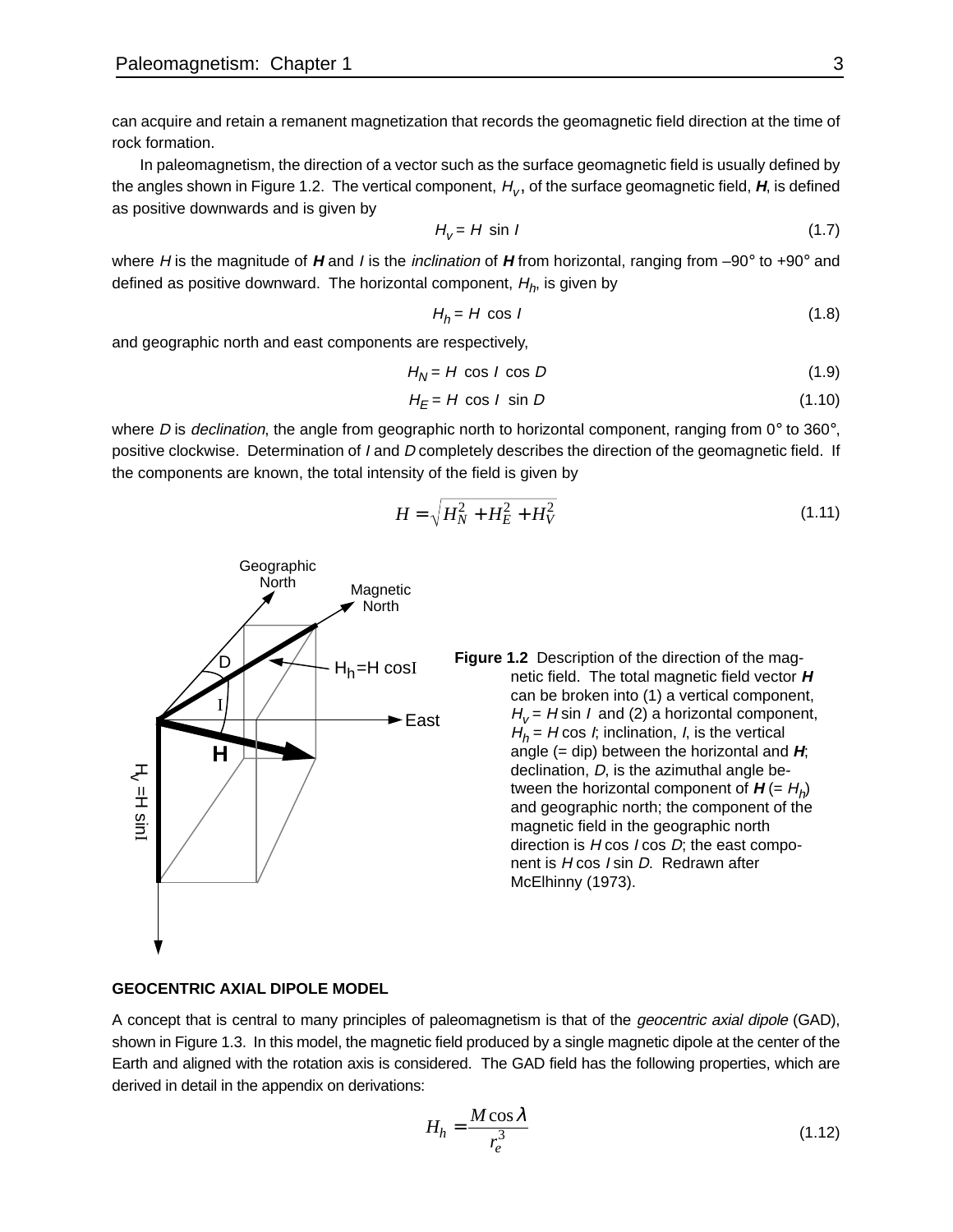

**Figure 1.3** Geocentric axial dipole model. Magnetic dipole **M** is placed at the center of the Earth and aligned with the rotation axis; the geographic latitude is  $\lambda$ ; the mean Earth radius is  $r_{e}$ ; the magnetic field directions at the Earth's surface produced by the geocentric axial dipole are schematically shown; inclination, I, is shown for one location; N is the north geographic pole. Redrawn after McElhinny (1973).

$$
H_{\nu} = \frac{2M\sin\lambda}{r_e^3} \tag{1.13}
$$

$$
H = \frac{M}{r_e^3} \sqrt{1 + 3\sin^2 \lambda}
$$
 (1.14)

where M is the dipole moment of the geocentric axial dipole;  $\lambda$  is the geographic latitude, ranging from  $-90^{\circ}$ at the south geographic pole to +90 $^{\circ}$  at the the north geographic pole; and  $r_{e}$  is the mean Earth radius.

The lengths of the arrows in Figure 1.3 schematically show the factor of 2 increase in magnetic field strength from equator to poles. The inclination of the field can be determined by

$$
\tan I = \left(\frac{H_v}{H_h}\right) = \left(\frac{2\sin\lambda}{\cos\lambda}\right) = 2\tan\lambda\tag{1.15}
$$

and *I* increases from –90° at the geographic south pole to +90° at the geographic north pole. Lines of equal I are parallel to lines of latitude and are simply related through Equation (1.15), which is a cornerstone of many paleomagnetic methods and is often referred to as "the dipole equation." This relationship between *I* and  $\lambda$  will be essential to understanding many paleogeographic and tectonic applications of paleomagnetism. For a GAD,  $D = 0^\circ$  everywhere.

#### **THE PRESENT GEOMAGNETIC FIELD**

The morphology of the present geomagnetic field is best illustrated with *isomagnetic charts*, which show some chosen property of the field on a world map. Figure 1.4 is an *isoclinic chart* showing contours of equal inclination of the surface geomagnetic field. The *geomagnetic equator* (line of  $I = 0^\circ$ ) is close to the geographic equator, and inclinations are positive in the northern hemisphere and negative in the southern hemisphere. This is roughly the morphology of a geocentric axial dipole field, but there are obvious departures from that simplest configuration. The magnetic poles (locations where  $I = \pm 90^\circ$ ; also called dip poles) are not at the geographic poles as expected for a GAD field, and the magnetic equator wavers about the geographic equator. The present geomagnetic field is obviously more complex than a GAD field, and the GAD model must be modified to better describe the field.

An *inclined geocentric dipole* is inclined to the rotation axis, as shown in Figure 1.5. The inclined geocentric dipole that best describes the present geomagnetic field has an angle of ~11.5° with the rotation axis. The poles of the best-fitting inclined geocentric dipole are the *geomagnetic poles*, which are points on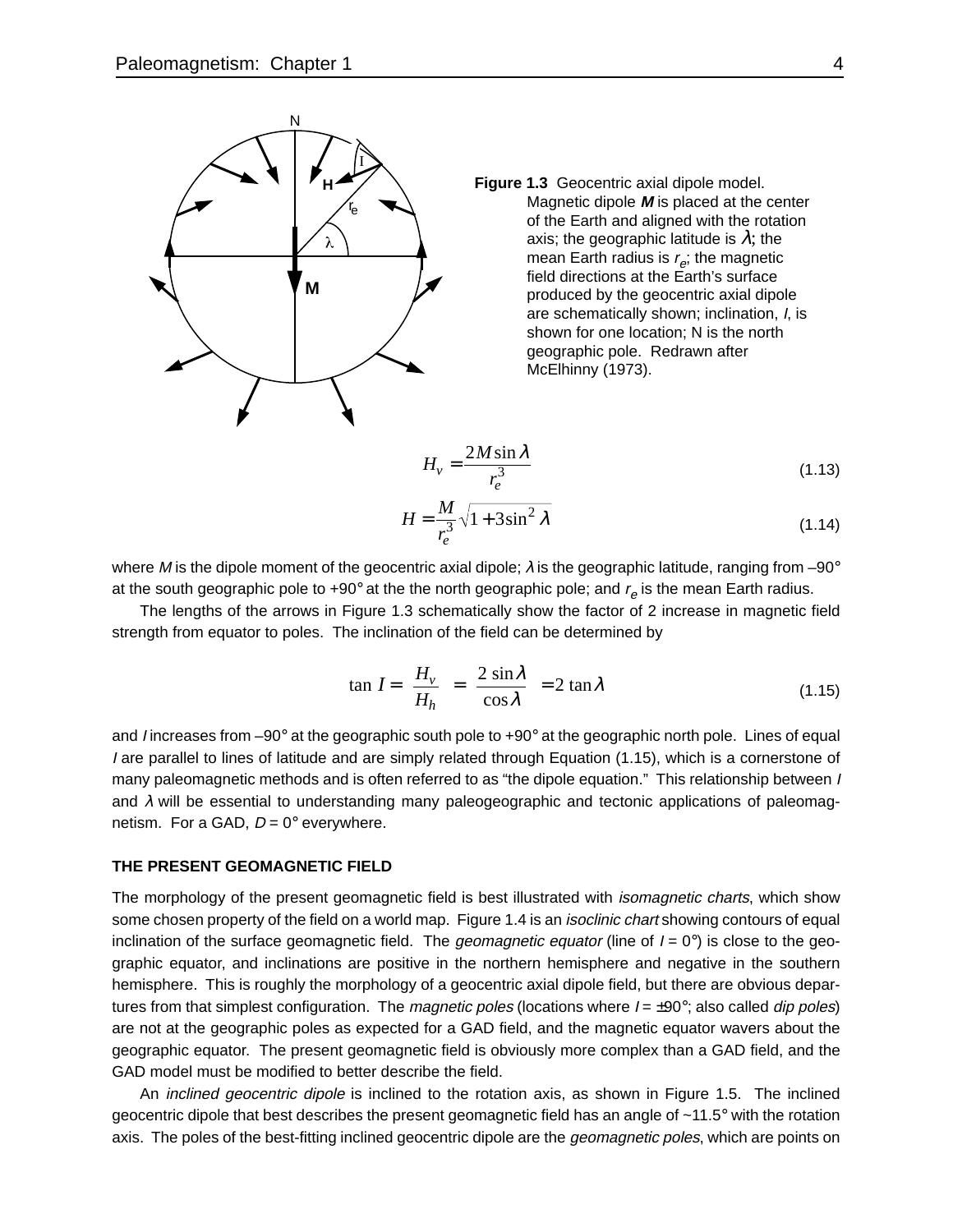

**Figure 1.4** Isoclinic chart of the Earth's magnetic field for 1945. Contours are lines of equal inclination of the geomagnetic field; the locations of the magnetic poles are indicated by plus signs; Mercator map projection. Redrawn after McElhinny (1973).



**Figure 1.5** Inclined geocentric dipole model. The best-fitting inclined geocentric dipole is shown in meridional cross section through the Earth in the plane of the geocentric dipole; distinctions between magnetic poles and geomagnetic poles are illustrated; a schematic comparison of geomagnetic equator and magnetic equator is also shown. Redrawn after McElhinny (1973).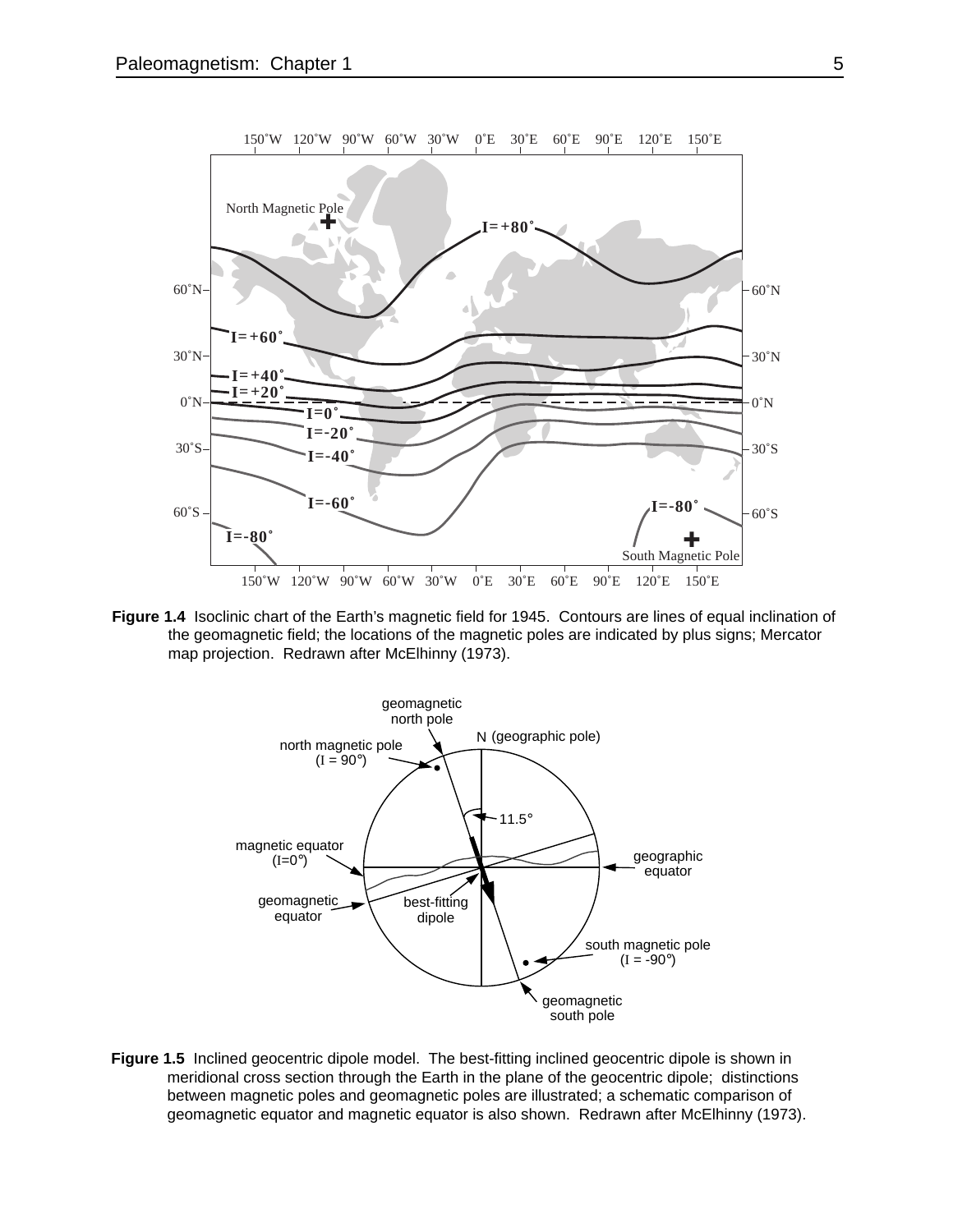the surface where extensions of the inclined dipole intersect the Earth's surface. If the geomagnetic field were exactly that of an inclined geocentric dipole, then the geomagnetic poles would exactly coincide with the dip poles. The fact that these poles do not coincide indicates that the geomagnetic field is more complicated than can be explained by a dipole at the Earth's center. Although the inclined geocentric dipole accounts for ~90% of the surface field, the amount remaining is significant.

It is possible to further refine the fit of a single dipole to the geomagnetic field by relaxing the geocentric constraint, allowing the dipole to be positioned to best fit the field. This best-fitting dipole is the *eccentric* dipole, which describes the field only marginally better than the inclined geocentric dipole. For the present geomagnetic field, the best-fitting eccentric dipole is positioned about 500 km (~8% of Earth radius) from the geocenter, toward the northwestern portion of the Pacific Basin.

 The ability of the best-fitting eccentric dipole to describe the geomagnetic field depends on location on the Earth's surface. At some locations, the best-fitting eccentric dipole perfectly describes the geomagnetic field. But at other locations, up to 20% of the surface geomagnetic field cannot be described by even the best-fitting dipole. This discrepancy indicates the presence of a higher-order portion of the geomagnetic field, which is called the *nondipole field*. This nondipole field is determined by subtracting the best-fitting dipolar field from the observed geomagnetic field. A plot of the nondipole field (for the year 1945) is shown in Figure 1.6, where the contours give the vertical component of the nondipole field and the arrows show the magnitude and direction of the horizontal component of the nondipole field.



**Figure 1.6** The nondipole geomagnetic field for 1945. Arrows indicate the magnitude and direction of the horizontal component on the nondipole field; the scale for the arrows is shown at the lower right corner of the diagram; contours indicate lines of equal vertical intensity of the nondipole field; heavy black lines are contours of zero vertical component; thin black lines are contours of positive (downward) vertical component, while gray lines are contours of negative vertical component; the contour interval is 0.02 Oe. Notice the clown-face appearance with the nondipole magnetic field going into the eyes and mouth and being blown out the nose. Redrawn from Bullard et al. (Phil. Trans. Roy. Soc. London, v. A243, 67–92, 1950).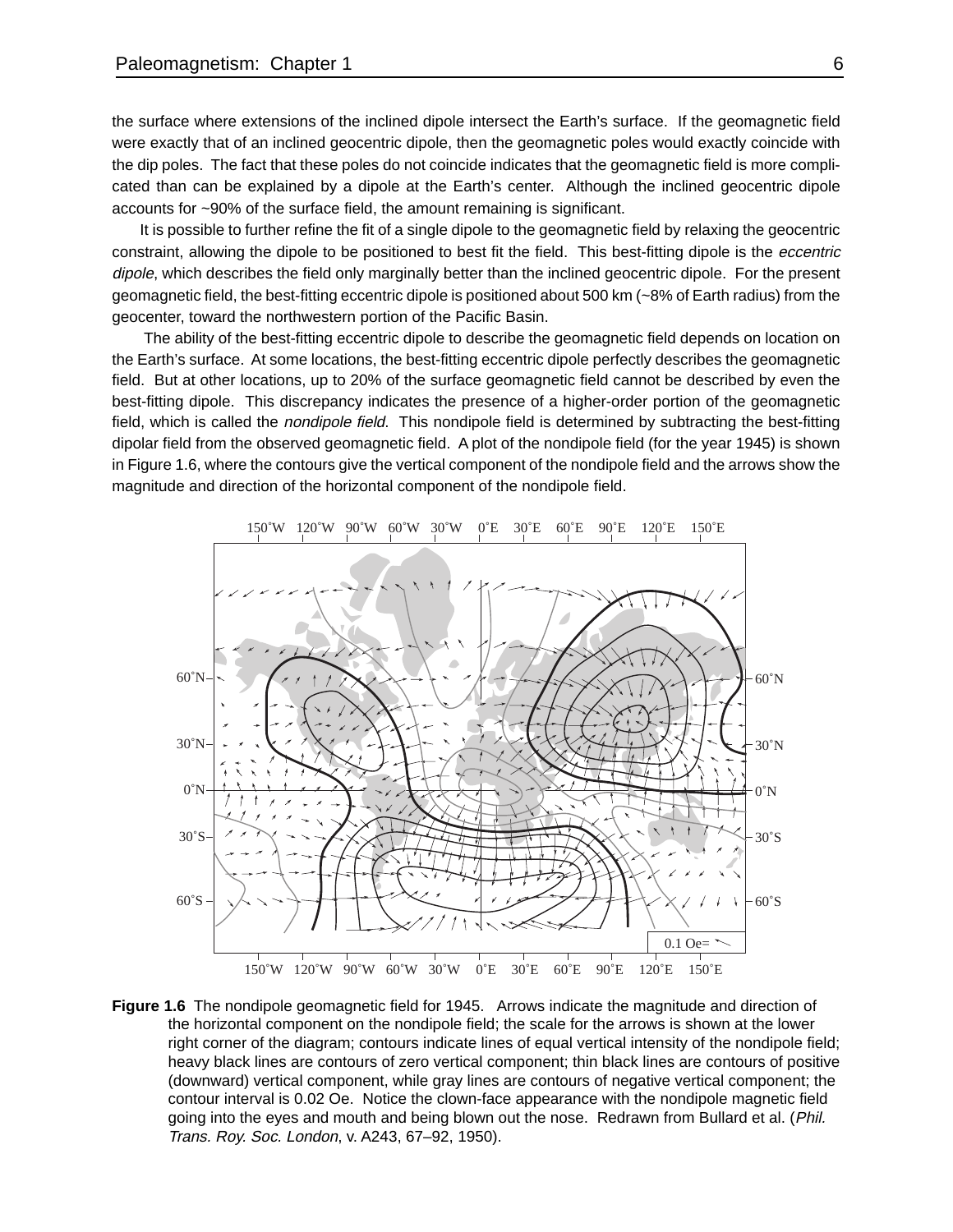Note that in Figure 1.6 there are six or seven continental-scale features that dominate the nondipole field. Some of these features have upward-pointing vertical field and horizontal components that point away from the center of the feature. Magnetic field lines are emerging from the Earth and radiating away from these features. Other nondipole features show the opposite pattern, with magnetic field lines pointing downward and toward the center of the feature. These patterns of the nondipole field can be modeled (at least mathematically) by placing radially pointing magnetic dipoles under each nondipole feature. (However, be advised that the physical interpretation of nondipole features is a matter of debate among geomagnetists.) These radial dipoles are (by best-fit mathematics) placed within the fluid outer core near the boundary with the overlying mantle. Opposite signs of these radial dipoles can account for the opposing field patterns of the nondipole features. This morphology and modeling of the nondipole field suggest an origin in fluid eddy currents in the outer core near the interface with the overlying solid mantle. Indeed, nondipole features are dynamic and exhibit growth, decay, and motions similar to eddy currents in turbulent fluid flow. These time variations have been measured historically and can be determined prehistorically through various paleomagnetic methods.

## **GEOMAGNETIC SECULAR VARIATION**

The direction and magnitude of the surface geomagnetic field change with time. Changes with periods dominantly between 1 yr and 10<sup>5</sup> yr constitute *geomagnetic secular variation*. Even over the time of historic geomagnetic field records, directional changes are substantial. Figure 1.7 shows historic records of geomagnetic field direction in London since reliable recordings were initiated just prior to 1600 A.D. The range of inclination is 66° to 75°, and the range of declination is –25° to +10°, so the directional changes are indeed substantial.



**Figure 1.7** Historic record of geomagnetic field direction at Greenwich, England. Declination and inclination are shown; data points are labeled in years A.D.; azimuthal equidistant projection. Redrawn after Malin and Bullard (Phil. Trans. Roy. Soc. London, v. A299, 357-423, 1981.)

Patterns of secular variation are similar over subcontinental regions. For example, the pattern of secular variation observed in Paris is similar to that in London. However, from one continent to another, patterns of secular variation are very different. This observation probably reflects the size of the nondipole sources of geomagnetic field within the Earth's core.

The dominant period of the secular variation is longer than the London record, and this sometimes leads to the incorrect impression that secular variation is cyclic and predictable. One of the early objectives of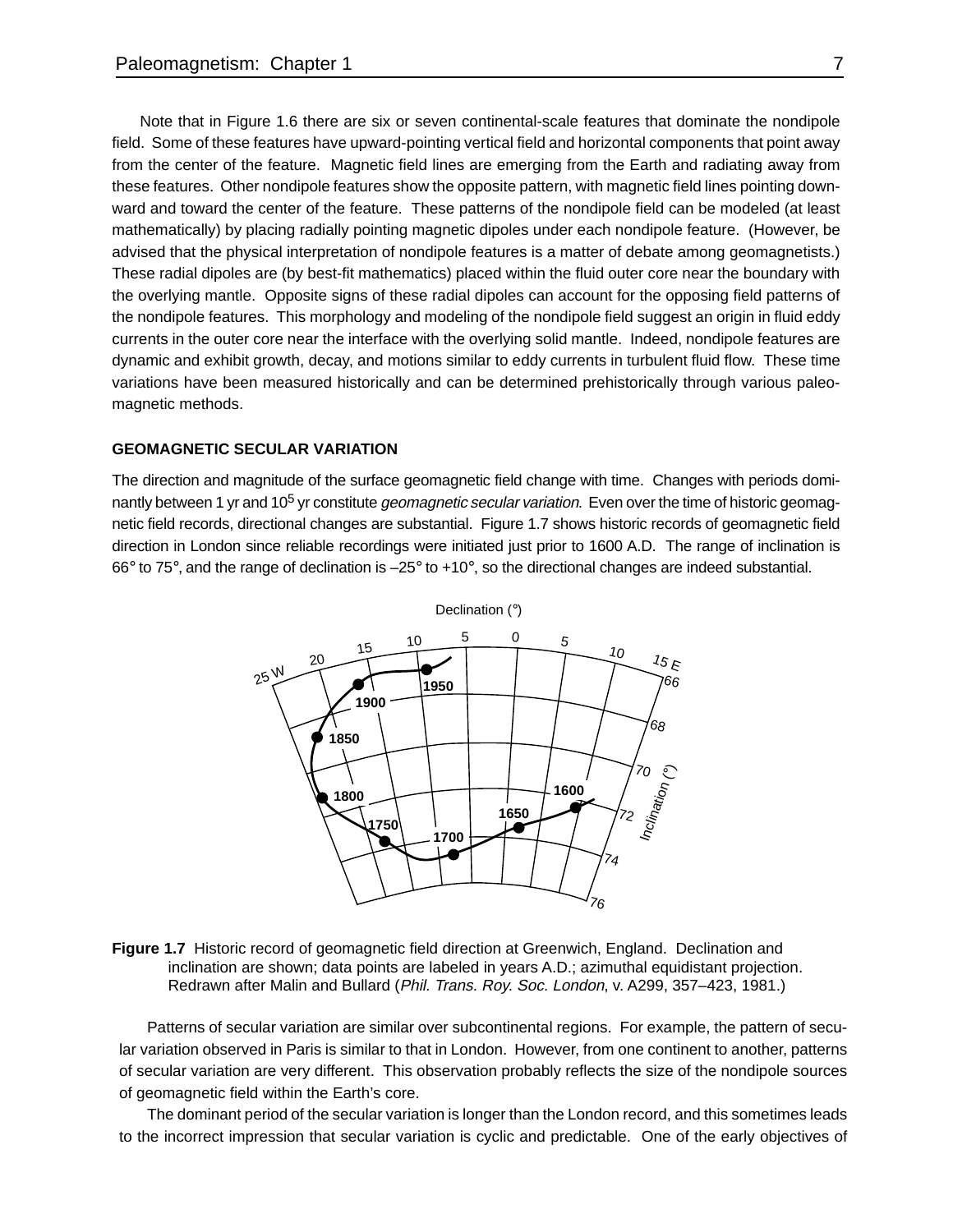paleomagnetic investigations (and an area of active research now) was to obtain records of geomagnetic secular variation. Paleomagnetism of archeological artifacts (*archeomagnetism*), Holocene volcanic rocks, and postglacial lake sediments have provided information about secular variation.

A record of geomagnetic secular variation recorded by sediments in Fish Lake in southern Oregon is shown in Figure 1.8. Most directions are within 20° of the mean, but short-term deviations of larger amplitude are present. The observed directional changes are not cyclic. Instead, the directional change is better characterized as a random walk about the mean direction. There is a range of periodicities dominantly within 10<sup>2</sup>–10<sup>4</sup> yr. Spectral analysis indicates a broad band of energy with periods in the 3000- to 9000-yr interval and maximum energy with periods in the 2500- to 3000-yr range.



**Figure 1.8** Record of Holocene geomagnetic secular variation recorded by sediments in Fish Lake in southeastern Oregon. Declination and inclination are shown against radiocarbon age. Data kindly provided by K. Verosub.

The origins of geomagnetic secular variation can be crudely subdivided into two contributions with overlapping periodicities: (1) nondipole changes dominating the shorter periods and (2) changes of the dipolar field with longer periods. Changes in the nondipole field dominate periodicities less than 3000 yr. Nondipole features appear to grow, decay, and deform with lifetimes of  $~10<sup>3</sup>$  yr. Over historic time, there has been a tendency for some features of the nondipole field to undergo westward drift, a longitudinal shift toward the west at a rate of about 0.4° longitude per year. Other nondipole features appear to be stationary.

The dipole portion of the geomagnetic field (90% of the surface field) also changes direction and amplitude. To separate changes of the dipole and nondipole fields, historic records as well as archeomagnetic records and paleomagnetic records from Holocene volcanic rocks have been analyzed. Eight regions of the globe were defined within which mean directions of the geomagnetic field were determined at 100-yr intervals. Magnetic pole positions determined from these regional mean directions were then averaged to yield a global average geomagnetic pole for each 100-yr interval over the past 2000 yr. Results are shown in Figure 1.9.

Because this procedure has provided a global spatial average, effects of the nondipole field have been averaged out, and the secular variation evident in Figure 1.9 is that of the dipole field. The record shows the geomagnetic pole performing a random walk about the north geographic pole (the analogy is a drunk staggering around a light pole). The average position of the geomagnetic pole is indistinguishable from the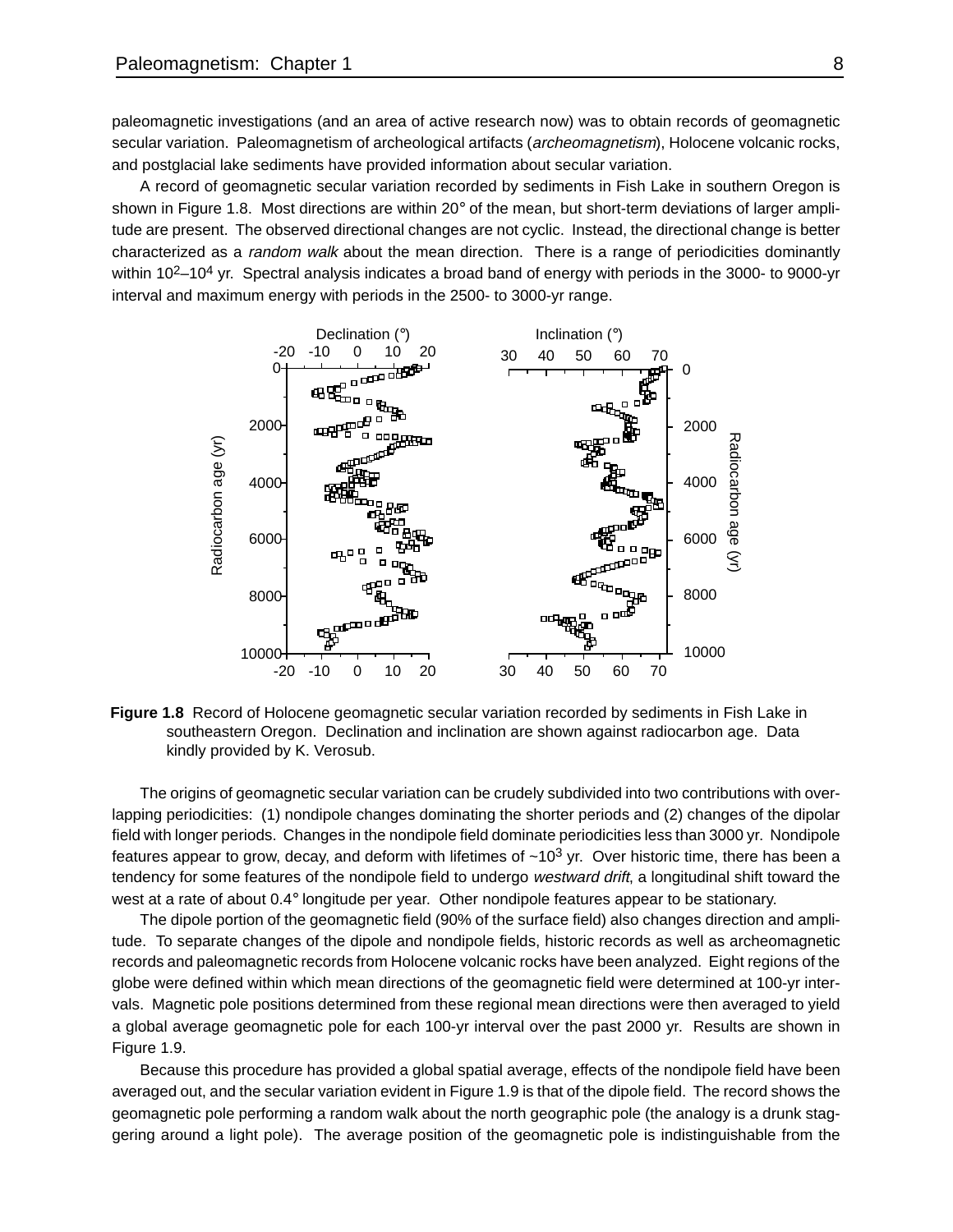

**Figure 1.9** Positions of the north geomagnetic pole over the past 2000 yr. Each data point is the mean geomagnetic pole at 100-yr intervals; numbers indicate date in years A.D.; circles about geomagnetic poles at 900, 1300, and 1700 A.D. are 95% confidence limits on those geomagnetic poles; the mean geomagnetic pole position over the past 2000 yr is shown by the square with stippled region of 95% confidence. Data compiled by Merrill and McElhinny (1983).

rotation axis, indicating that the geocentric axial dipole model describes the time-averaged geomagnetic field when averaged over the past 2000 yr. This supports a crucial hypothesis about the geomagnetic field known as the *geocentric axial dipole hypothesis*. This hypothesis simply states that the time-averaged geomagnetic field is a geocentric axial dipolar field. Because this hypothesis is central to many applications of paleomagnetism, it will be explored in considerable detail later.

In addition to changes in orientation of the best-fitting dipole (depicted by changes in geomagnetic pole position shown in Figure 1.9), the amplitude of the geomagnetic dipole also changes with time. A compilation of results is shown in Figure 1.10, which shows variations in the magnitude of the dipole moment. Over the past 10<sup>4</sup> yr, the average dipole moment is  $8.75 \times 10^{25}$  G cm<sup>3</sup> ( $8.75 \times 10^{22}$  A m<sup>2</sup>). Changes in dipole moment appear to have a period of roughly 10<sup>4</sup> yr, with oscillations of up to  $\pm 50\%$  of the mean value.

The picture of the geomagnetic field that emerges from examination of secular variation is one of directional and amplitude changes that are quite rapid for a geological phenomenon. Although short-term deviations of the geomagnetic field direction from the long-term mean direction can exceed 30° or so, the timeaveraged field is strikingly close to that of the elegantly simple geocentric axial dipole.

On longer time scales than those considered above, the dipolar geomagnetic field has been observed to switch polarity. The present configuration of the dipole field (pointing toward geographic south) is referred to as normal polarity; the opposite configuration is defined as reversed polarity. Reversal of the polarity of the dipole produces a 180° change in surface geomagnetic field direction at all points. We shall investigate this phenomenon (especially the geomagnetic polarity time scale) in a later chapter. For now, the essential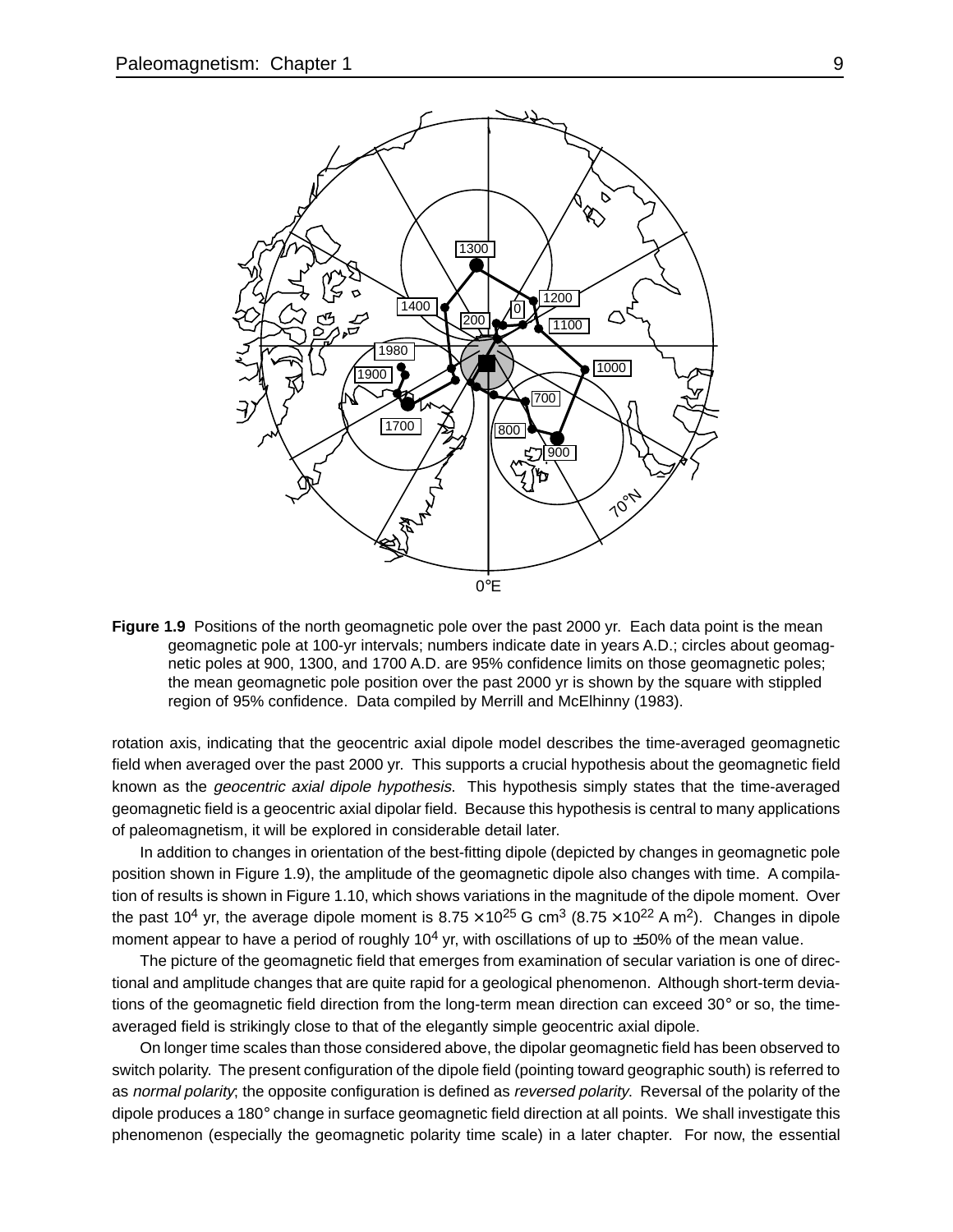

feature is that the geocentric axial dipole model describes the time-averaged geomagnetic field during either normal-polarity or reversed-polarity intervals.

# **ORIGIN OF THE GEOMAGNETIC FIELD**

Measurement and description of the geomagnetic field and its spatial and temporal variations comprise one of the oldest geophysical disciplines. However, our ability to describe the field far exceeds our understanding of its origin. All plausible theories involve generation of the geomagnetic field within the fluid outer core of the Earth by some form of magnetohydrodynamic dynamo. Attempts to solve the full mathematical complexities of magnetohydrodynamics have driven some budding geomagnetists into useful but nonscientific lines of work. In fact, complete dynamical models have not been accomplished, although the plausibility of the magnetohydrodynamic origin of the geomagnetic field is well established.

Quantitative treatment of magnetohydrodynamics is (mercifully) beyond the scope of this book, but we can provide a qualitative explanation. The first step is to gain some appreciation for what is meant by selfexciting dynamo. A simple electromechanical disk-dynamo model such as that shown in Figure 1.11 contains the essential elements of a self-exciting dynamo. The model is constructed of a copper disk rotating on an electrically conducting axle. An initial magnetic induction field, **B** (see Appendix 1.1 for definition), is present in an upward direction perpendicular to the copper disk. Electrons in the copper disk experience a Lorenz force,  $F_L$ , when they pass through this field. The Lorenz force is given by:

$$
\boldsymbol{F}_L = \boldsymbol{q} \ \boldsymbol{v} \times \boldsymbol{B} \tag{1.16}
$$

where q is the electrical charge of the electrons, and **v** is the velocity of electrons. This Lorenz force on the electrons is directed toward the axle of the disk and the resulting electrical current flow is toward the outside of the disk (Figure 1.11).

Brush connectors are used to tap the electrical current from the disk, and the current passes through a coil under the disk. This coil is wound so that the electrical current produces a magnetic induction field in the same direction as the original field. The electrical circuit is a positive feedback system that reinforces the original magnetic induction field. The entire disk-dynamo model is a self-exciting dynamo. As long as the disk is kept rotating, the electrical current will flow, and the magnetic field will be sustained.

With this simple model we encounter the essential elements of any self-exciting dynamo:

- **1.** A moving electrical conductor is required and is represented by the rotating copper disk.
- **2.** An initial magnetic field is required.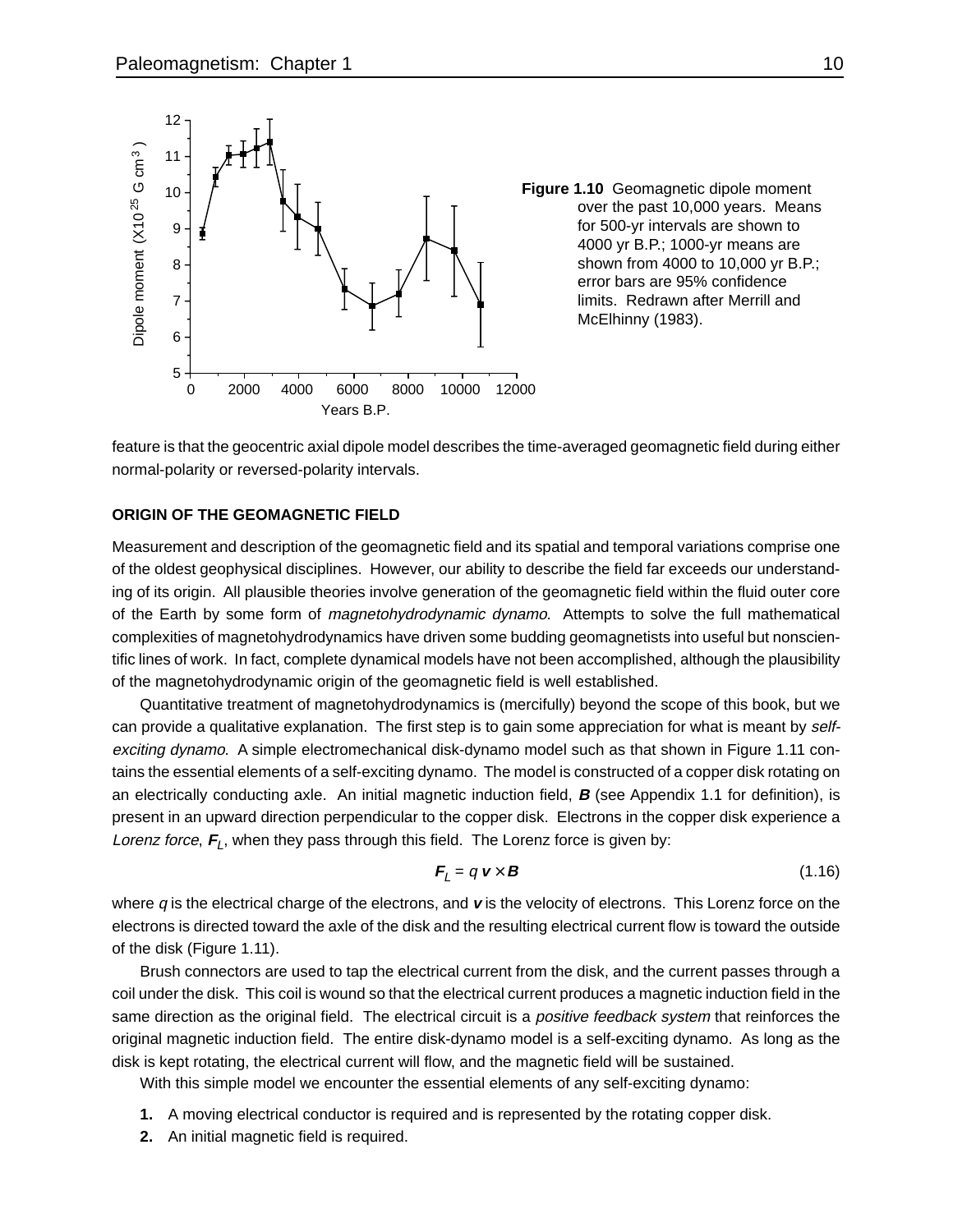



- **3.** An interaction between the magnetic field and the conductor must take place to provide reinforcement of the original magnetic field. In the model, this interaction is the Lorenz force with the coil acting as a positive feedback (self-exciting) circuit.
- **4.** Energy must be supplied to overcome electrical resistivity losses. In the model, energy must be supplied to keep the disk rotating.

Certainly no one proposes that systems of disks and feedback coils exist in the Earth's core. But interaction between the magnetic field and the electrically conducting iron-nickel alloy in the outer core can produce positive feedback and allow the Earth's core to operate as a self-exciting magnetohydrodynamic dynamo. For reasonable electrical conductivities, fluid viscosity, and plausible convective fluid motions in the Earth's outer core, the fluid motions can regenerate the magnetic field that is lost through electrical resistivity. There is a balance between fluid motions regenerating the magnetic field and loss of magnetic field because of electrical resistivity.

Apparently, fluid motions in the Earth's core are sufficient to regenerate the field, but there is enough leakage to keep the shape of the geomagnetic field fairly simple. Thus, the dominant portion of the geomagnetic field is the (simplest possible) dipolar shape with subsidiary nondipolar features probably resulting from fluid eddy currents within the core near the boundary with the overlying mantle.

Even this qualitative view of magnetohydrodynamics provides an explanation for the time-averaged geocentric axial dipolar nature of the geomagnetic field. Rotation of the Earth must be a controlling factor on the time-averaged fluid motions in the outer core. Therefore, the time-averaged magnetic field generated by these fluid motions is quite logically symmetric about the axis of rotation. The simplest such field is a geocentric axial dipolar field.

It should also be pointed out that the magnetohydrodynamic dynamo can operate in either polarity of the dipole. All the physics and mathematics of magnetohydrodynamic generation are invariant with polarity of the dipolar field. Thus, there is no contradiction between the observation of reversals of the geomagnetic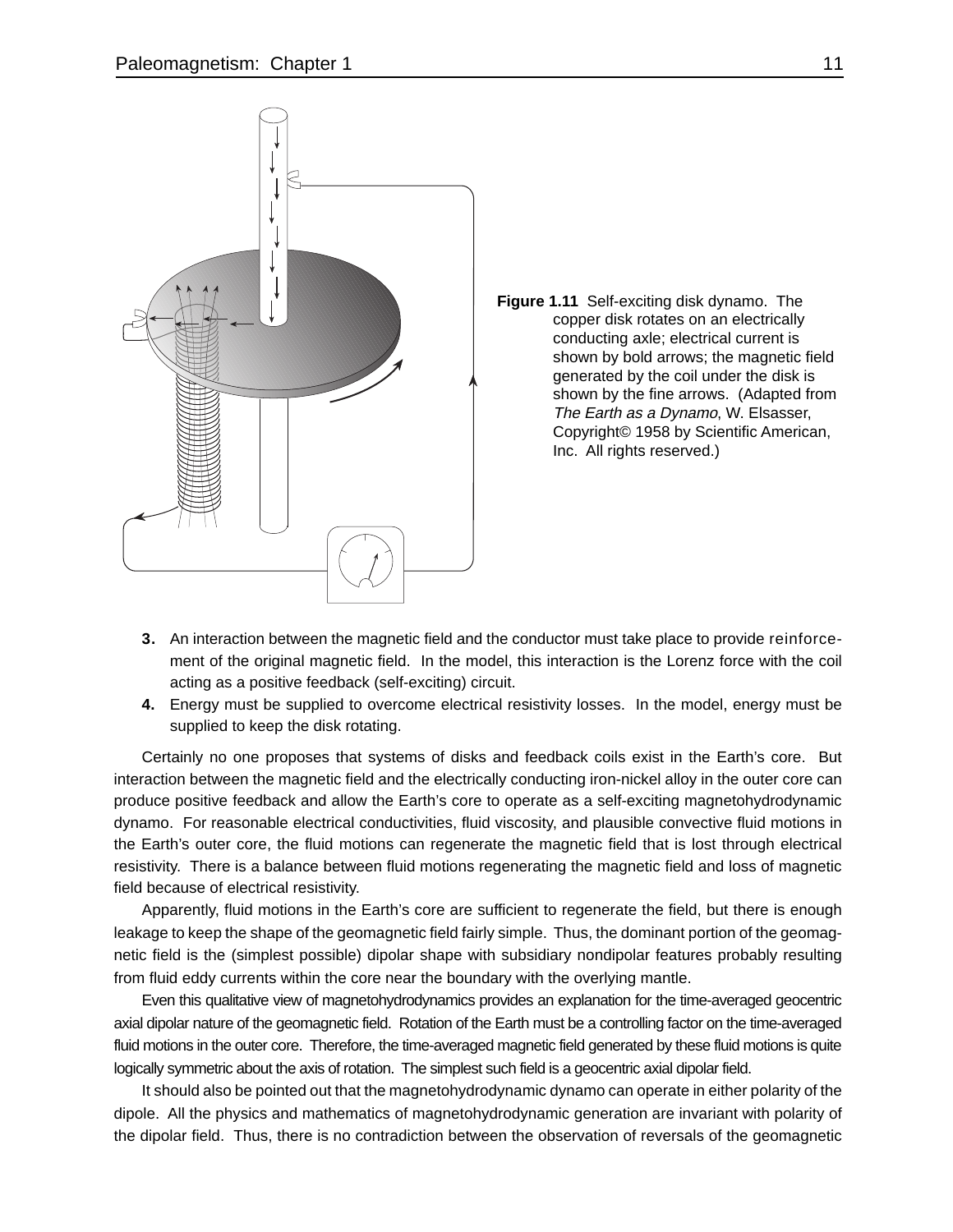dipole and magnetohydrodynamic generation of the geomagnetic field. However, understanding the special interactions of fluid motions and magnetic field that produce geomagnetic reversals is a major challenge.

As wise economists have long observed, there is no free lunch. The geomagnetic field is no exception. Because of ohmic dissipation of energy, there is a requirement for energy input to drive the magnetohydrodynamic fluid motions and thereby sustain the geomagnetic field. Estimates of the power (energy per unit time) required to generate the geomagnetic field are about  $10^{13}$  W (roughly the output of  $10^4$  nuclear power plants). This is about one fourth of the total geothermal flux, so the energy involved in generation of the geomagnetic field is a substantial part of the Earth's heat budget.

Many sources of this energy have been proposed, and ideas on this topic have changed over the years. The energy source that is currently thought to be most reasonable is gradual cooling of the Earth's core with attendant freezing of the outer core and growth of the solid inner core. This energy source is plausible in terms of the energy available from growth of the inner core and is efficient in converting energy to fluid motions of the outer core required to generate the geomagnetic field.

## **APPENDIX 1.1: ABOUT UNITS**

Any system of units is basically an arbitrary set of names created to facilitate communication about measured or calculated quantities. These units can be broken down into fundamental quantities: mass, length, time, and electric charge. Before about 1980, most geophysical literature used the cgs system, for which fundamental units were gram (gm), centimeter (cm), seconds (s), and coulomb (C). In an effort to obtain uniformity across various disciplines of physical sciences, international committees have lately recommended usage of the Système Internationale (SI). The SI fundamental units are the meter (m), kilogram (kg), second (s), and coulomb (C). For basic quantities (e.g., force), both the cgs and SI systems are simple and conversions from one system to the other are by integral powers of 10.

However, things are not simple for magnetism, and for various reasons, conversion from cgs to SI has led to confusion rather than clarity. Obviously, we must have a system to follow in this book, and so we must confront the potentially confusing issue of units. In doing so, I adhere to our objective of making the paleomagnetic literature accessible and so provide a basic guide to units as they are actually used by paleomagnetists. First the cgs and SI governing equations and units are explained and a table of the units and conversions is provided. Then the current usage of units in paleomagnetism and the (we hope) simplified system used in this book are explained.

In dealing with units of magnetism, the cgs system is sometimes known as the Gaussian system or emu (electromagnetic) system. In the cgs system, the basic quantities are

> **= magnetic induction**  $H =$  magnetic field **J** = magnetic moment per unit volume, or magnetization

These quantities in cgs are related by

$$
\mathbf{B} = \mu_0 \ \mathbf{H} + 4\pi \ \mathbf{J} \tag{A1.1}
$$

where  $J = \chi H$  (A1.2)

 $\chi$  = magnetic susceptibility

and:  $\mu_0$  = magnetic permeability of free space = 1.0

**B**, **H**, and **J** all have the same fundamental units. However, common practice has been to refer to units of **B** as gauss (G), units of **H** as oersteds (Oe), and units of **<sup>J</sup>** as either gauss or emu/cm3. Susceptibility, χ, is dimensionless.

In the SI system, **B**, **H**, and **J** are also used, but an additional quantity,  $M_{v}$ , is introduced as the magnetic moment per unit volume. (The symbol  $M_{\nu}$  is used for volume density of magnetic moment in an attempt to avoid confusion with **M**, which is used for magnetic moment.) These quantities in SI are related by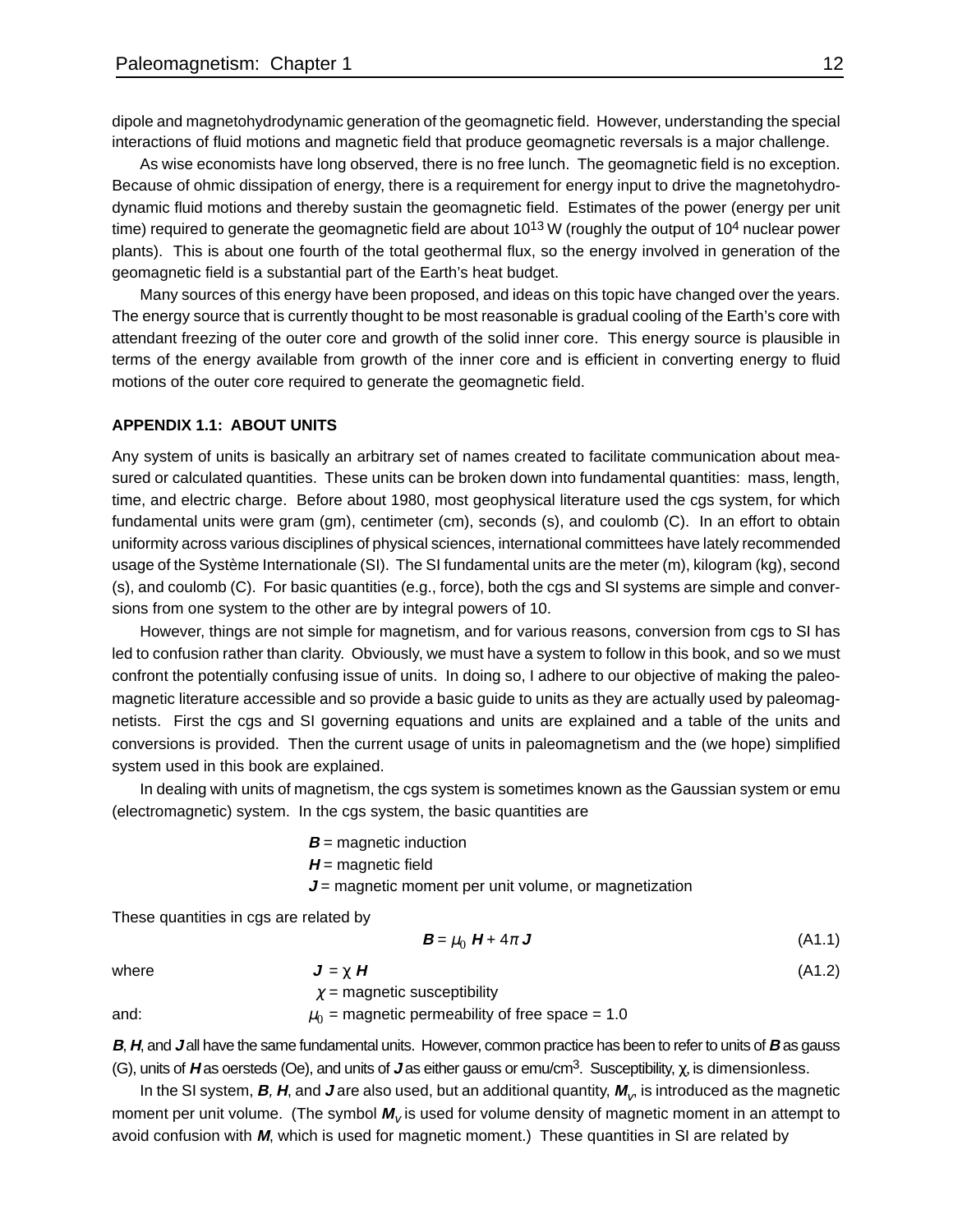$$
\mathbf{B} = \mu_0 \, \mathbf{H} + \mathbf{J} \tag{A1.3}
$$

where  $\mu_0 = 4\pi \times 10^{-7}$  henries/m = permeability of free space and

$$
\mathbf{J} = \frac{\boldsymbol{\chi} \, \mathbf{H}}{\mu_0} \tag{A1.4}
$$

In SI, **B** and **J** have the same fundamental unit, given the name tesla (T), and  $M_v$  and **H** have the same fundamental unit, amperes/meter (A/m). Again,  $\chi$  is dimensionless (although this is not so obvious as it was for cgs). Table 1.1 summarizes the fundamental dimensions, units, and conversions for basic quantities in cgs and SI.

Those advocating strict usage of SI would force us to use SI units throughout this book and convert all previous paleomagnetic literature according to Table 1.1. I am not going to do that, not only because I happen to be a little stubborn, but because the current paleomagnetic literature does not strictly conform to SI. I could write this book to conform strictly to SI (honest I could), but the reader would then have unnecessary difficulties in following units in past and current paleomagnetic literature.

The current usage of units in paleomagnetism has developed in the following way. Paleomagnetism and rock magnetism developed when cgs (emu) was the prevailing system. Early literature employs cgs units, and almost all instruments are calibrated in cgs. In addition, for some considerations (like energetics of interactions of magnetic dipole moments with magnetic fields), the cgs system is simply easier to deal with. However, because adherence to SI is now required by most Earth science journals, most paleomagnetists currently do their laboratory work (and thinking?) in cgs, then convert to SI at the last moment to conform with requirements for publication. The conversions used in doing so are really a perversion of the proper SI usage.

For example, let us say that a paleomagnetist does laboratory work on a suite of rocks that have intensity of magnetization, J, of 10<sup>-4</sup> G. Almost invariably, this observation will get converted to SI by reporting intensity of magnetization as  $10^{-1}$  A/m. Strict adherence to SI would require converting the observed  $10^{-4}$  G magnetization to proper SI units of J which would yield  $4\pi \times 10^{-8}$  T. But that procedure requires the dreaded 4π factor and is almost never done. To convert by simple integral powers of ten, the observed intensity of magnetization in cgs is converted (perhaps knowingly but maybe not) to an equivalent SI value of magnetic moment/unit volume,  $M_{v}$ , thus yielding 10<sup>-1</sup> A/m.

In converting intensities of magnetic fields, H, from cgs units of Oe to SI units, a similar trick is employed. Again, strict adherence to SI would require converting an observed 100 Oe magnetic field to proper SI units of H, yielding (1/4π)  $\times$  10<sup>5</sup> A/m. Once again to avoid the undesirable 4π factor, the observed magnetic field in oersteds is converted to the equivalent magnetic induction,  $B = 100$  G. Then this value is converted to SI to yield a "magnetic field" (really magnetic induction) value of  $10^{-2}$  tesla or 10 millitesla (mT). This commonly employed scheme of conversion from cgs (emu) to SI is summarized at the bottom of Table 1.1. Clearly, the confusion introduced by these conversions is considerable.

In this book, we use a system of units that is most effective for teaching paleomagnetism and for providing an introduction to the past and current paleomagnetic literature. We use definitions and governing equations for magnetic quantities that are rooted in the cgs system and provide easy conversions to SI. With any system of units, there are some pitfalls, and our system is no exception. Frankly, the primary pitfall is that even the most diligent student is likely to be bored by this discussion of units. Another pitfall is that many presentations employing SI use **M** as the symbol for dipole moment per unit volume. But the paleomagnetic literature is full of usages of **M** as magnetic dipole moment. In an effort to be consistent with that common usage, we also use **M** for magnetic dipole moment. (The only known antidotes to discussions of units are undisturbed silence in a dark room for 15 minutes or a brisk walk in the park. Excess worry about systems of units may cause you to give up the quest of paleomagnetism and take up, say, modern dance.)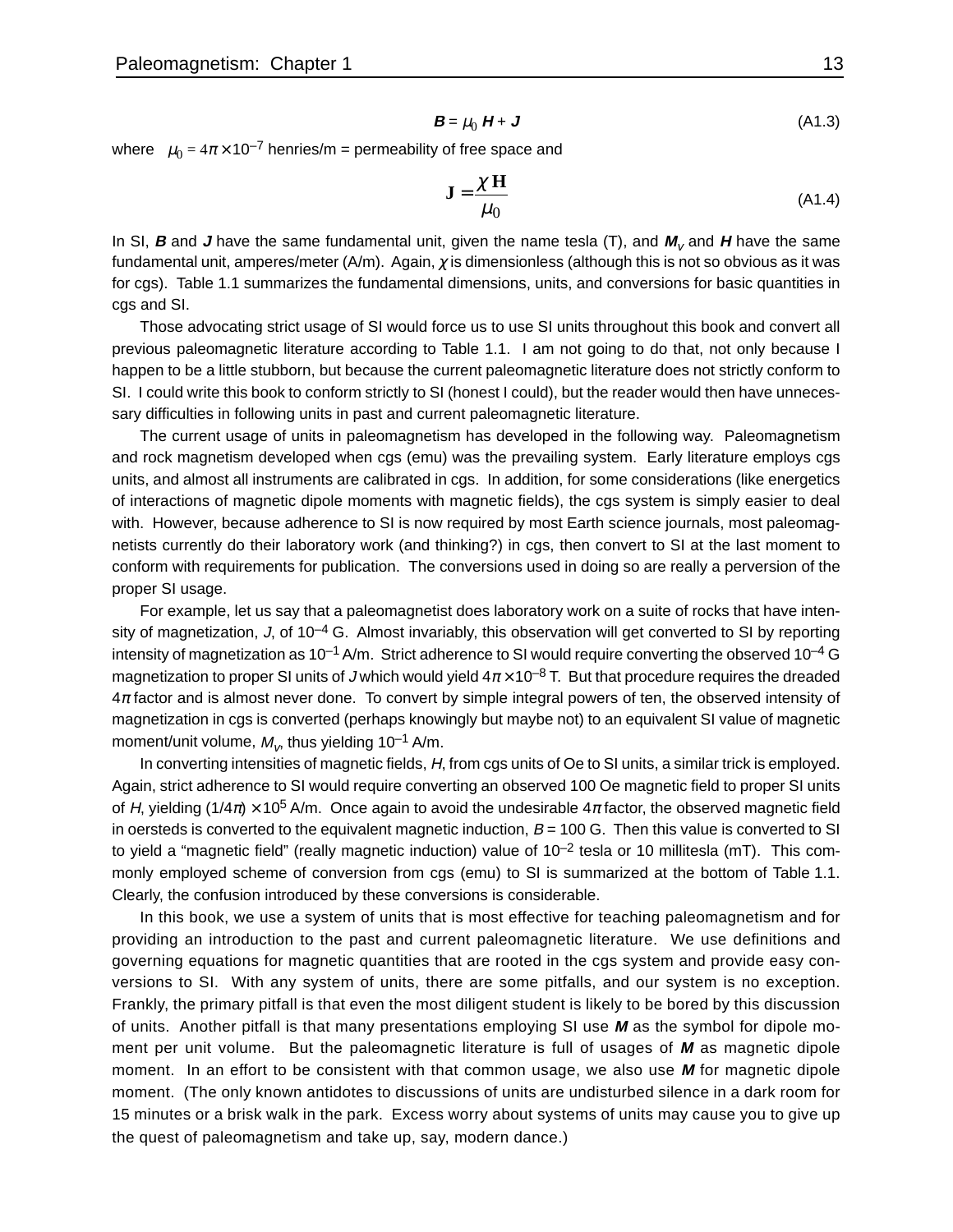|                                       | TABLE 1.1.                                       | Units and Conversions for Common Quantities of Magnetism                                |                                        |                              |                                       |
|---------------------------------------|--------------------------------------------------|-----------------------------------------------------------------------------------------|----------------------------------------|------------------------------|---------------------------------------|
|                                       |                                                  | cgs (emu) System                                                                        |                                        | Système Internationale (SI)  |                                       |
|                                       | Units<br>Fundamental                             | Š                                                                                       | Fundamental Units                      | Š                            | Conversion                            |
| Energy                                |                                                  | ο.<br>Θ                                                                                 |                                        | joule (J)                    | 1 $erg = 10^{-7}$ joule               |
| Force (F)                             | $g$ m cm s <sup>-2</sup>                         | dyne                                                                                    | $kg \,$ m s <sup><math>-2</math></sup> | newton (N)                   | 1 dyne = $10^{-5}$ newton             |
| Current ( <i>l</i> )                  | $10C$ s <sup>-1</sup>                            | abampere                                                                                | ٦<br>ن                                 | ampere (A)                   | 1 abampere $= 10$ ampere              |
| Magnetic Induction (B)                | $0.1$ gm s <sup>-1</sup> C <sup>-1</sup>         | gauss (G)                                                                               | kg s <sup>-1</sup> C <sup>-1</sup>     | tesla (T)                    | 1 gauss = $10^{-4}$ tesla             |
| Magnetic Field (H)                    | $0.1$ gm s <sup>-1</sup> C <sup>-1</sup>         | oersted (Oe)                                                                            | $Cs^{-1}$ m <sup>-1</sup>              | ampere m <sup>-1</sup> (A/m) | 1 Oe = $(1/4\pi) \times 10^3$ A/m     |
| Magnetization (J)                     | $0.1$ gm s <sup>-1</sup> $C^{-1}$                | gauss $(G)$ (= emu cm <sup>-3</sup> )                                                   | $kg s^{-1} C^{-1}$                     | tesla $(T)$                  | 1 gauss = $4\pi \times 10^{-4}$ tesla |
| Magnetic Dipole Moment/Unit<br>Volume | $0.1$ gm s <sup>-1</sup> C <sup>-1</sup>         | gauss $(G)$ (= emu cm <sup>-3</sup> )                                                   | $Cs^{-1}$ m <sup>-1</sup>              | $\frac{2}{\sqrt{2}}$         | 1 gauss = $10^3$ A/m                  |
| Magnetic Moment (M)                   | ີ້ເຮ<br>$0.1$ gm s <sup>-1</sup> C <sup>-1</sup> | gauss cm <sup>3</sup> (G cm <sup>3</sup> = emu) $\int$ C s <sup>-1</sup> m <sup>2</sup> |                                        | $Am^2$                       | 1 gauss $cm^3 = 10^{-3}$ A $m^2$      |
| Magnetic Susceptibility (x)           | <b>Dimensionless</b>                             |                                                                                         | <b>Dimensionless</b>                   |                              | $\chi$ (cgs) = 4 $\pi$ $\chi$ (SI)    |
|                                       |                                                  |                                                                                         |                                        |                              |                                       |

TABLE 1.1. Units and Conversions for Common Quantities of Magnetism

Conversions commonly employed in paleomagnetism: Magnetization, J = 10<sup>-3</sup> G converts to "magnetization" = 1 A/m. Magnetic field, H = 1 Oe H = 1 Oe  $J = 10^{-3}$  G converts to "magnetization" = 1 A/m. Magnetic field, **Conversions commonly employed in paleomagnetism:** Magnetization, converts to magnetic "field" =  $10^{-4}$  T = 0.1 mT. converts to magnetic "field" =  $10^{-4}$  T =  $0.1$  mT.

**Some Examples:** Surface geomagnetic field strength: 0.24–0.66 Oe = 0.024–0.066 mT. Magnetic field generated by laboratory electromagnet: 2000 Oe = 0.2 T = 200 mT. Magnetic dipole moment of the earth: 8  $\times 10^{25}$  G cm<sup>3</sup> = 8  $\times$  10<sup>22</sup> A .<br>٤

Natural remanent magnetization of rocks: basalt: 10–3 G = 1 A/m; granite: 10–4 G = 0.1 A/m; nonmarine siltstone: 10–5 G = 10–2 A/m; marine limestone:  $10^{-7}$  G =  $10^{-4}$  A/m.  $10^{-7}$  G =  $10^{-4}$  A/m.